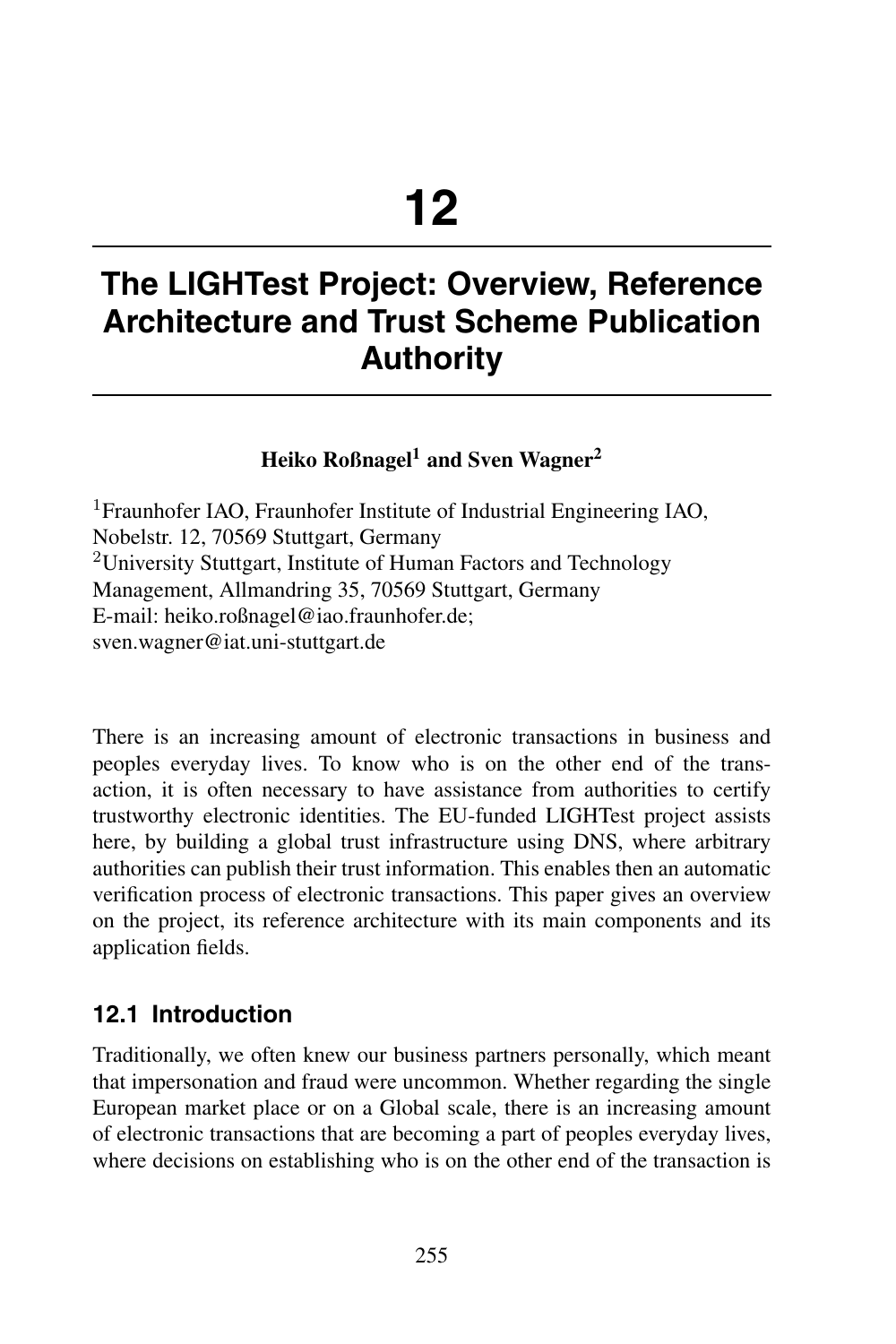important. Clearly, it is necessary to have assistance from authorities to certify trustworthy electronic identities. This has already been done. For example, the EC and Member States have legally binding electronic signatures. But how can we query such authorities in a secure manner? With the current lack of a worldwide standard for publishing and querying trust information, this would be a prohibitively complex leading to verifiers having to deal with a high number of formats and protocols.

The EU-funded LIGHTest project attempts to solve this problem by building a global trust infrastructure where arbitrary authorities can publish their trust information. Setting up a global infrastructure is an ambitious objective; however, given the already existing infrastructure, organization, governance and security standards of the Internet Domain Name System, it is with confidence that this is possible. The EC and Member States can use this to publish lists of qualified trust services, as business registrars and authorities can in health, law enforcement and justice. In the private sector, this can be used to establish trust in inter-banking, international trade, shipping, business reputation and credit rating. Companies, administrations, and citizens can then use LIGHTest open source software to easily query this trust information to verify trust in simple signed documents or multi-faceted complex transactions.

The three-year LIGHTest project has started on September  $1<sup>st</sup>$ , 2016 It is partially funded by the European Union's Horizon 2020 research and innovation programme under G.A. No. 700321. The LIGHTest consortium consists of 14 partners from 9 European countries and is coordinated by Fraunhofer-Gesellschaft. To reach out beyond Europe, LIGHTest attempts to build up a global community based on international standards and open source software.

The partners are ATOS (ES), Time Lex (BE), Technische Universität Graz (AU), EEMA (BE), Giesecke + Devrient (DE), Danmarks Tekniske Universitet (DK), TUBITAK (TR), Universität Stuttgart (DE), Open Identity Exchange (GB), NLNet Labs (NL), CORREOS (ES), University of Piraeus (GR), and Ubisecure (FI).

This paper provides on overview on the LIGHTest project, its reference architecture with its main components and its application fields. This overview is based on already published and accepted papers within this project. Due to the complexity and the wide-range of the project not all topics and work packages can be integrated in this paper. For more details, we refer to the LIGHTest project web site https://www.lightest.eu/.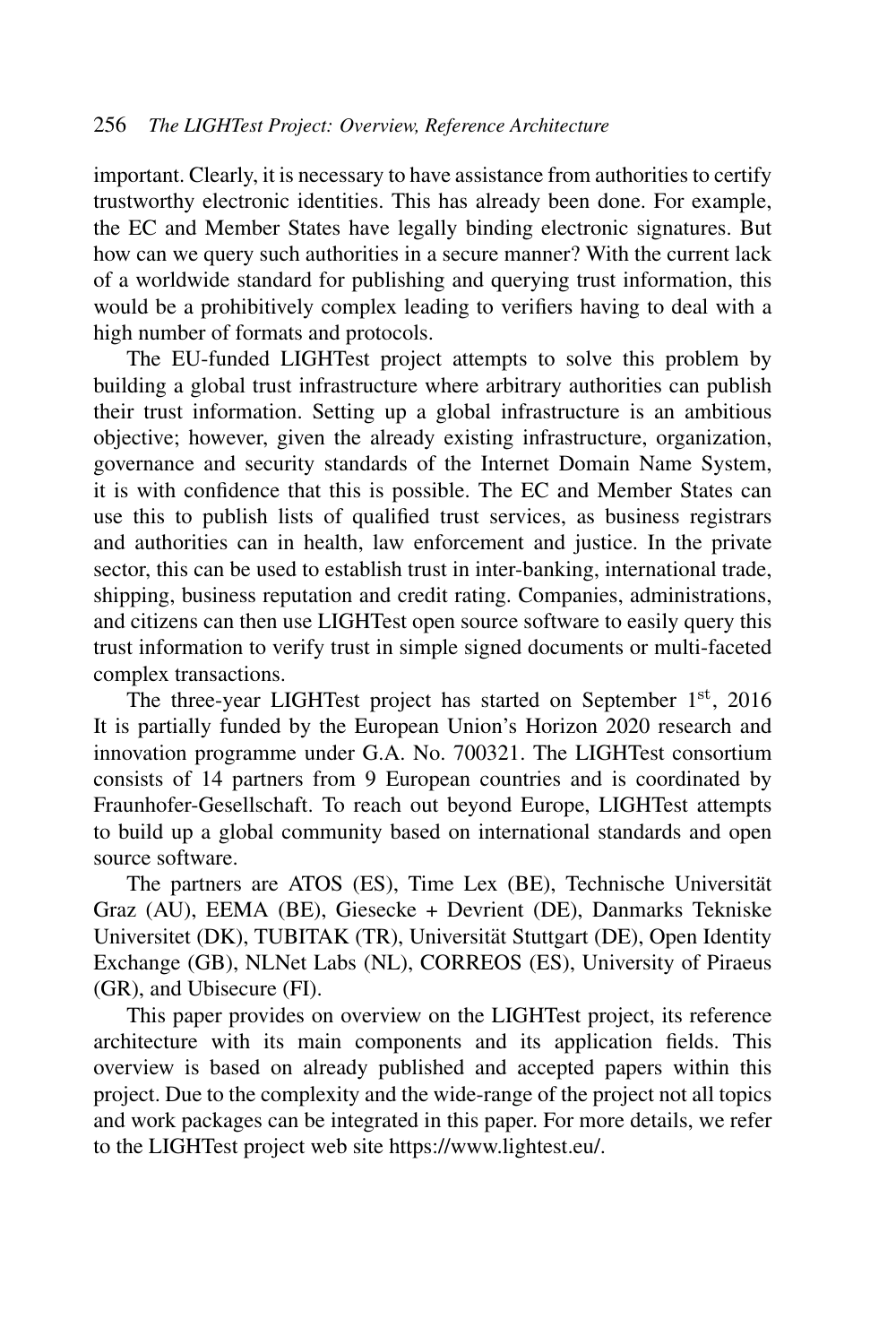This paper is structured as follows. Section 12.1 introduces related work. In Section 12.1 an overview of the LIGHTest reference architecture and usage scenarios examples are presented. The concept and role of the Trust Scheme Publication Authority (TSPA) is described in more detail in Section 12.1, by way of example for the components of the LIGHTest reference architecture. The TSPA is one of the key components of the LIGHTest reference architecture, which is used in every verification process. In Section 12.1, the Trust Police Language (TPL) and the Policy Authoring and Visualization Tools used in LIGHTest are introduced. A short discussion and outlook is given in Section 12.1 and a summary is provided in Section 12.1.

For further details, we refer to the following publications: [1] provided a first introduction into the LIGHTest project. In [2] the LIGHTest reference architecture and the Trust Scheme Publication Authority (TSPA) are presented. [3] proposes a delegation scheme that provides a general representation of delegations that can be extended to different domains. In [4] the external API of the involved components, and how they can be used to publish trust scheme information in the TSPA are described as well as how to use DNS to make trust scheme membership claims discoverable by a verifier in an automated way. If in addition to the Trust Scheme Membership, the requirements of the Trust Scheme are published, a Unified Data Model is required. In [5], the development and publication of such a Unified Data Model derived from existing trust schemes (e.g. eIDAS) is described. [6] present the Graphical Trust Policy Language (GTPL), as an easy-to-use interface for the trust policy language TPL proposed by LIGHTest. In [7], a low- and a high-fidelity prototype of the trust policy authoring tool were developed to evaluate the design, in particular considering novice users.

#### **12.2 Related Work**

Most of the existing trust infrastructures follow the subsidiarity principle. One prominent example is the eIDAS Regulation (EU)  $N^{\circ}$  910/2014 ([8]) on electronic identification and trust services for electronic transactions in the internal market. This includes that each Member State establishes and publishes national trusted lists of qualified trust service providers. For the access of these trusted lists, the EC publishes a central list ("List of Trusted Lists") which contains links to these lists. Due to the fact that for verifiers the direct use of trust lists can be very onerous, in particular for international electronic transactions, LIGHTest provides a framework that is conceptually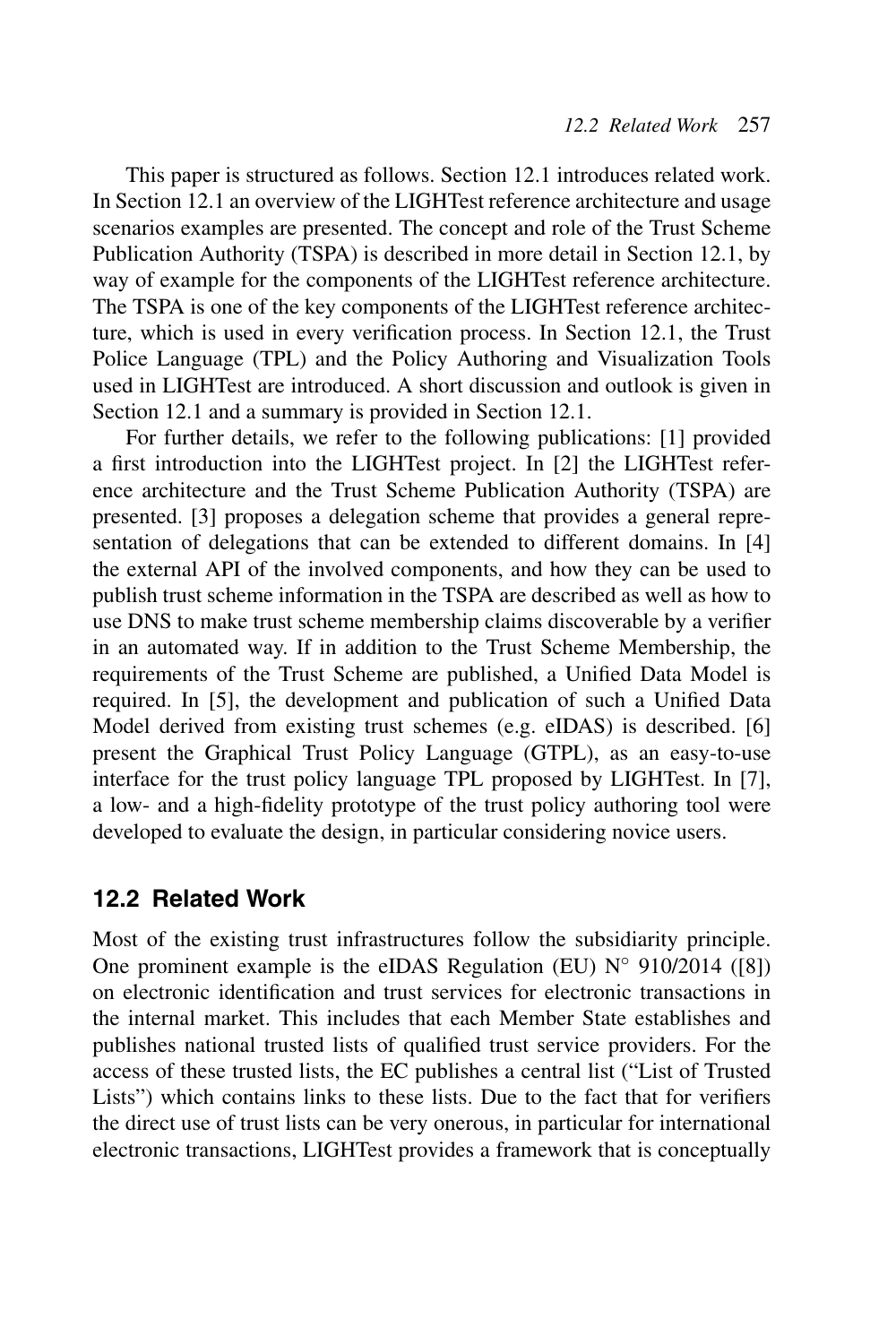comparable to OCSP for querying the status of individual certificates and which facilities the verification of trust.

DANE (DNS-based Authentication of Names Entities) is a standard using DNS and the DNS security extension DNSSEC to derive trust in TLS server certificates (RCF6698 [9] and RCF7218 [10]). For this purpose, the DNS resource record TLSA was introduced which associates a TLS server certificate (or public key) with the domain name where the record is found. Within LIGHTest, the DANE standard is used to secure network communication and where certificates are used for verifying data.

Much like TLSA, the SMIMEA mechanism [11] provides a number of ways to limit the certificates that are acceptable for a certain e-mail address. It associates an SMIME user's certificate with the intended domain name by certificate constraints. In LIGHTest, the SMIMEA resource record is used to verify if the certificate used for signing the trust list is valid.

For the publication that an entity operates under the trust scheme there is an existing and widely accepted standard for trust lists, which is ETSI TS 119 612 [12]. This standard provides "a format and mechanisms for establishing, locating, accessing and authenticating a trusted list which makes available trust service status information so that interested parties may determine the status of a listed trust service at a given time". Within LIGHTest, the ETSI TS 119 612 standard is used for the representation of Trust Lists.

# **12.3 Reference Architecture**

This section gives an overview of the LIGHTest reference architecture. It defines the macroscopic design of the LIGHTest infrastructure as well as the overall system's components, their functionality and their interaction on a high-level view. Second, examples of usage scenarios are presented. For more details, we refer to [2].

#### **12.3.1 Components of the Reference Architecture**

Figure 12.1 shows the LIGHTest reference architecture with all the major software components and their interactions (see also [1] and [2]). It illustrates how a verifier can validate a received electronic transaction based on her individual trust policy and queries to the LIGHTest reference trust infrastructure.

The verifier interacts with the Policy Authoring and Visualization Tools (e.g. desktop or web applications). These tools also facilitate non-technical users the visualization and editing of trust policies, which can be individual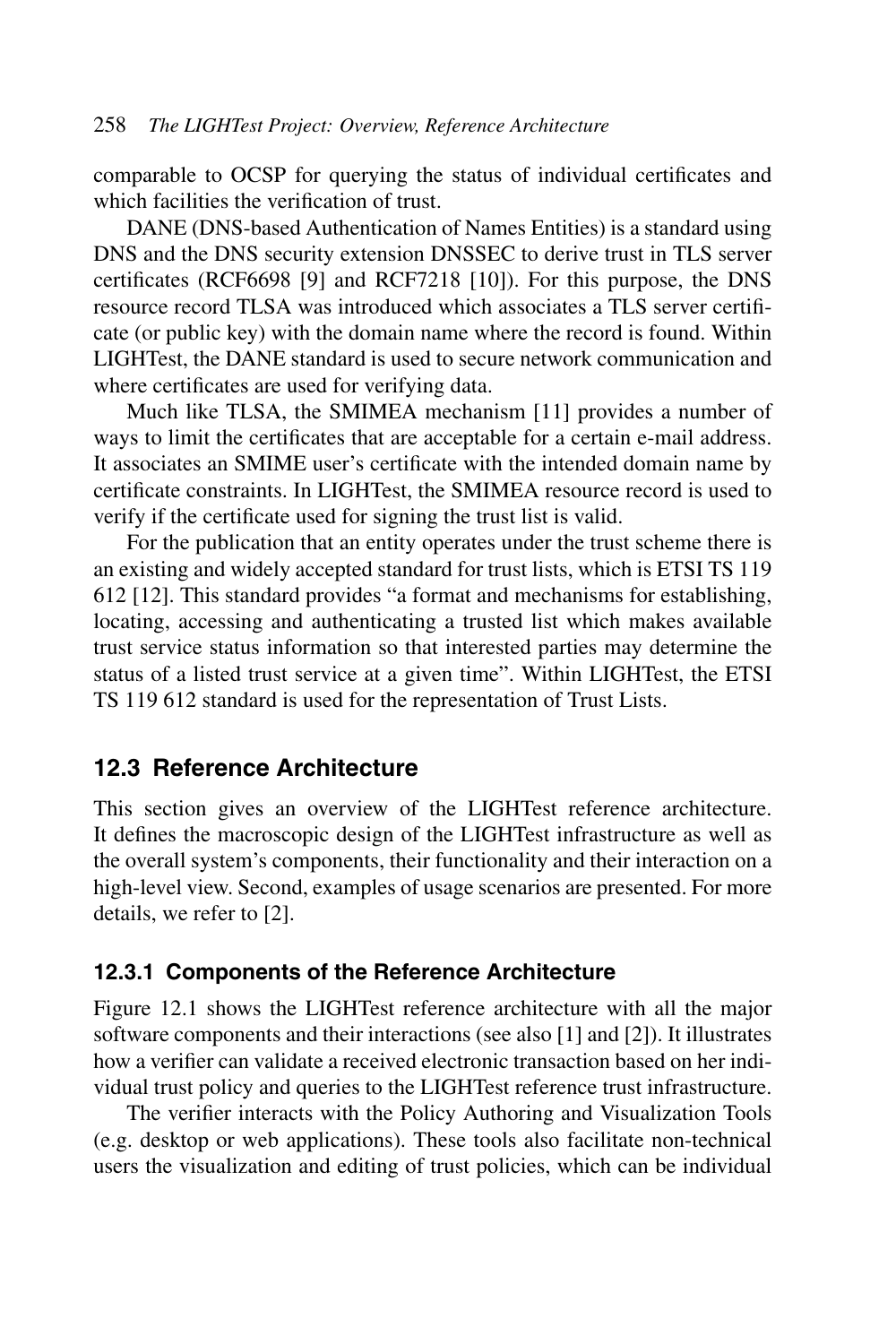

**Figure 12.1** The LIGHTest reference architecture (see also [1, 2]).

and specific for each transaction. The role of the trust policy is the provision of formal instructions for the validation of trustworthiness for a given type of electronic transaction. For example, it states which trust lists from which authorities should be used. Further details are given in Section 12.1.

The Automatic Trust Verifier (ATV) takes the electronic transaction and trust policy as input and provides as output if the electronic transaction is trustworthy or not. In addition, the ATV may provide an explanation of its decision, in particular if the transaction was considered as not trustworthy.

The Trust Scheme Publication Authority (TSPA) uses a standard DNS Name Server with DNSSEC extension. A server publishes multiple trust lists under different sub-domains of the authority's domain name. The TSPA enables discovery and verification of trust scheme memberships. In Section 12.1, the TSPA is described in more detail.

The Trust Translation Authority also uses a standard DNS Name Server with DNSSEC extension. Here, a server publishes trust data under different sub-domains of the authority's domain name. In addition, trust translation lists express which authorities from other trust domains are trusted.

The Delegation Publisher uses a DNS Name Server with DNSSEC extension to discover the location (IP address) of the delegation provider, given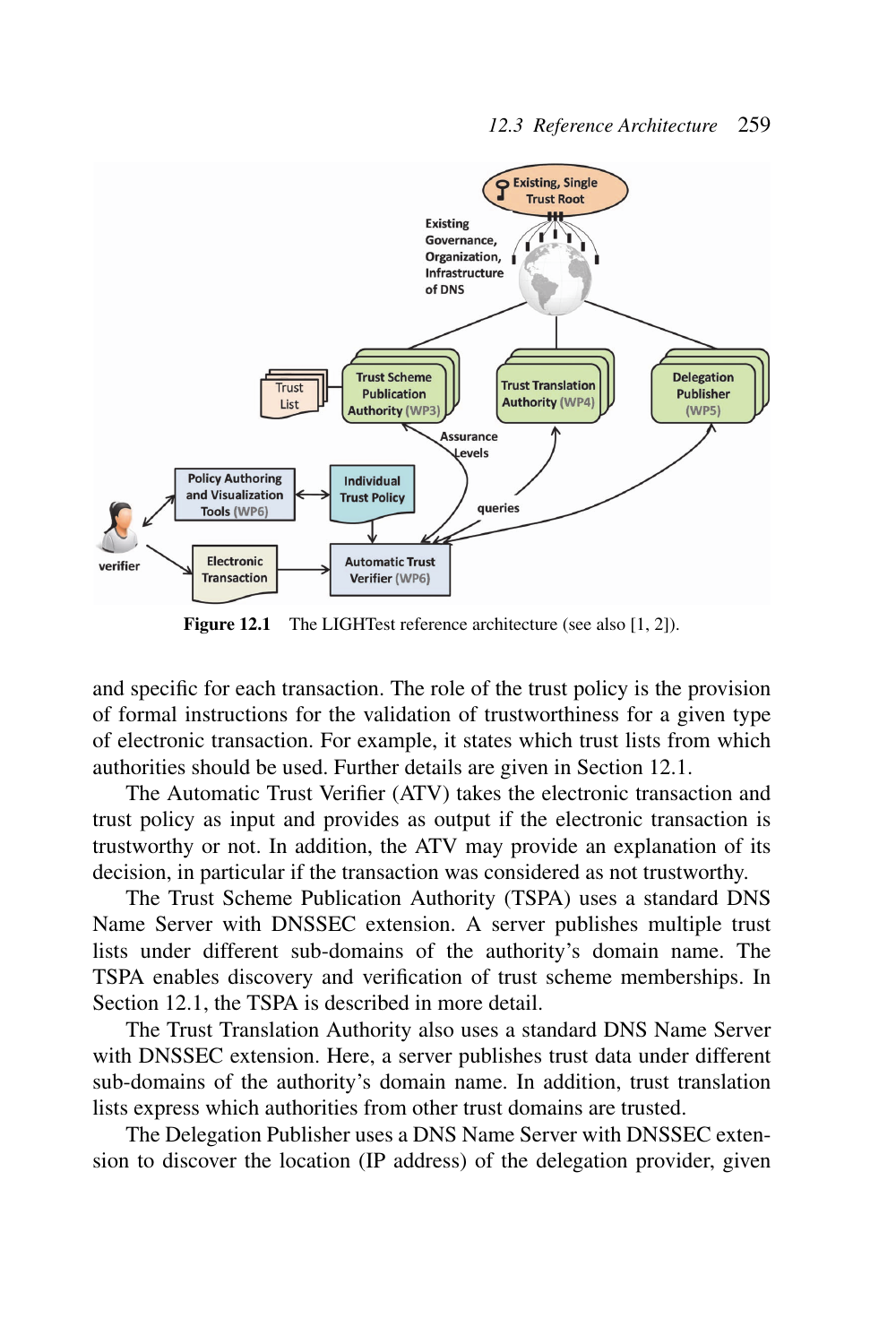that the user knows the correct domain name. The delegations themselves are not published in DNS mainly due to privacy reasons.

# **12.3.2 Usage Scenarios**

In this section, examples of usage scenarios are presented. There are basic scenarios for trust publication, trust translation, and trust delegation, which can be used for qualified signatures, qualified seals, qualified identities, or qualified timestamps. The functionality (publish, translate, delegate) of the basic scenarios can be used to realise a wide range of more sophisticated scenarios. These scenarios can be either variants of the basic scenarios or a combination of different basic scenarios. A combination can be composing two trust services in a chaining process where the output level of the inner trust service becomes the input level of the outer trust service. For example, qualified delivery services, where E-registered delivery can be realised using a combination of the scenarios signature and timestamps. Another example is qualified website authentication, where trust publication with qualified identities is the basic scenario and additionally, trust translation could be used to e.g. authenticate third party users/things.

As an example for a basic scenario, a successful trust scheme membership verification for qualified signatures is presented. For this example, the following preconditions and assumptions for the electronic transaction and trust policy are made:

- 1. As preconditions, it is assumed that the verifier and signer are both located in the EC/eIDAS trust domain and that the eIDAS trust domain contains the actual eIDAS trust scheme. This means that trust translation is not required in this scenario. This could for example be managed in the following domain name structure: trust.ec.europa.eu - signature - TrustScheme - actual eIDAS trust scheme for qualified signature.
- 2. For the electronic transaction, it is assumed that the transaction is simply a signed document. Furthermore, the certificate used to sign the document contains a link to the trust list (Trust Membership Claim) for easier discovery such as "Issuer Alt Name: XYZ.qualified.trust.admin.ec" that points to the DNS resource records of the native trust scheme for qualified signatures. In addition, this trust scheme lists the certificate as qualified.
- 3. For the trust policy, it is assumed that trust policy simply states that the signature of the document is trusted if the issuer of the certificate is listed in TrustScheme.signature.trust.ec.europa.eu. Hence it is published as a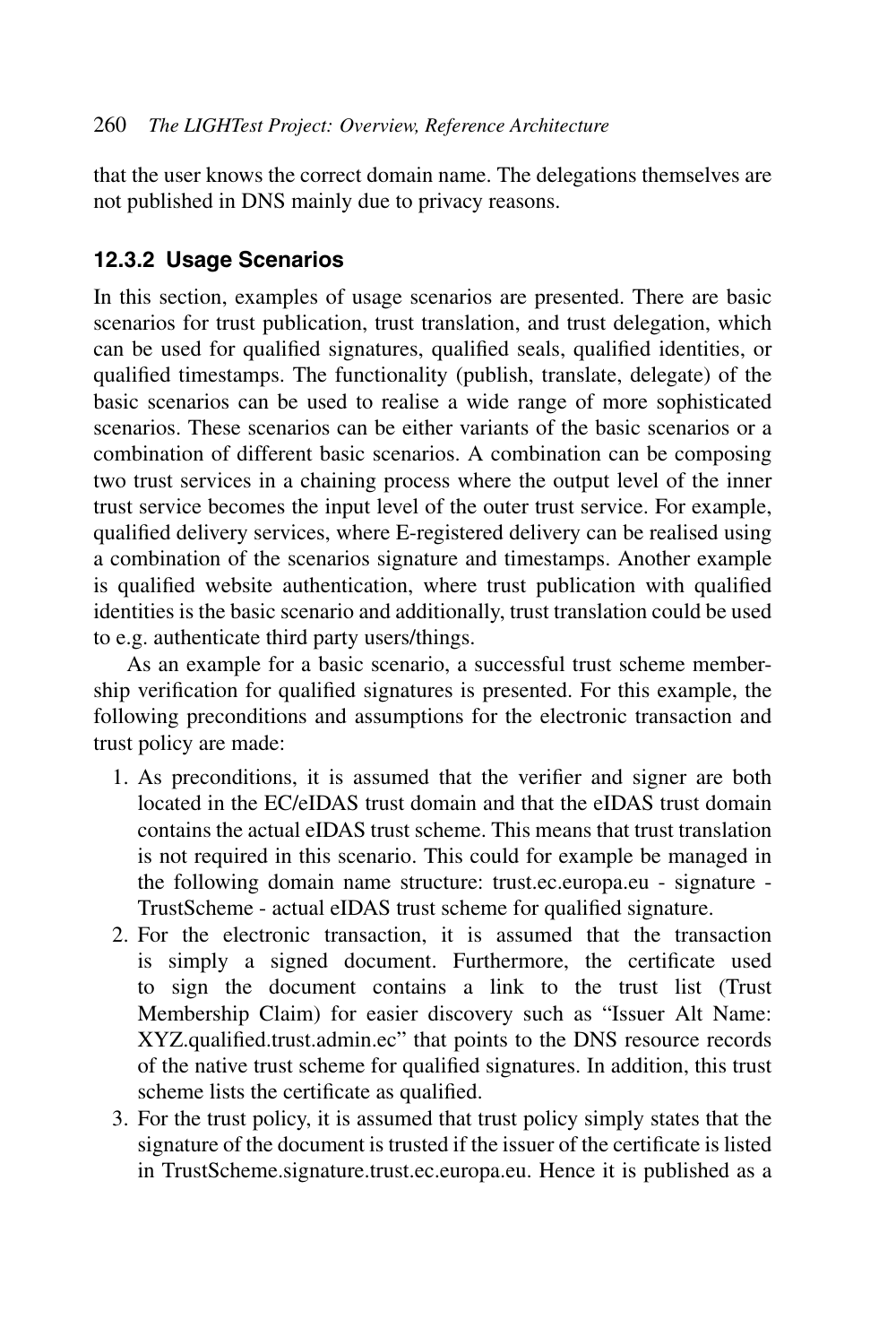Boolean trust scheme publication (see Section 12.1 for the definition of Boolean trust scheme publication).

For the basic scenario of a successful trust scheme membership verification for qualified signatures with the preconditions and assumptions mentioned above, the corresponding information flow in the architecture is described in the following and depicted in Figure 12.2.

In step 1, the verifier feeds both, the Trust Policy and the Electronic Transaction into the ATV. The ATV parses the electronic transaction and yields the document, the signer certificate and the issuer certificate (step 2). In step 3, the ATV validates the signature on the document to make sure it is signed by the signer certificate. Next, the ATV validates that the signer certificate is signed by the issuer certificate (step 4). In step 5, the ATV searches the signer certificate and the issuer certificate for discovery information. The ATV finds a Trust Membership Claim in the signer certificate: "Issuer Alt Name: XYZ.qualified.trust.admin.ec". Hence, the issuer name is extracted from the certificate. In step 6, the ATV contacts the TSPA for retrieving the associated trust scheme. Therefore, the ATV issues a DNS query for all relevant resource records for boolean trust schemes for XYZ.qualified.trust.admin.ec. In step 7, the ATV verifies the chain of signatures from the DNS trust root of the



**Figure 12.2** Sequence diagram for trust publication of a qualified signature (Boolean), [2].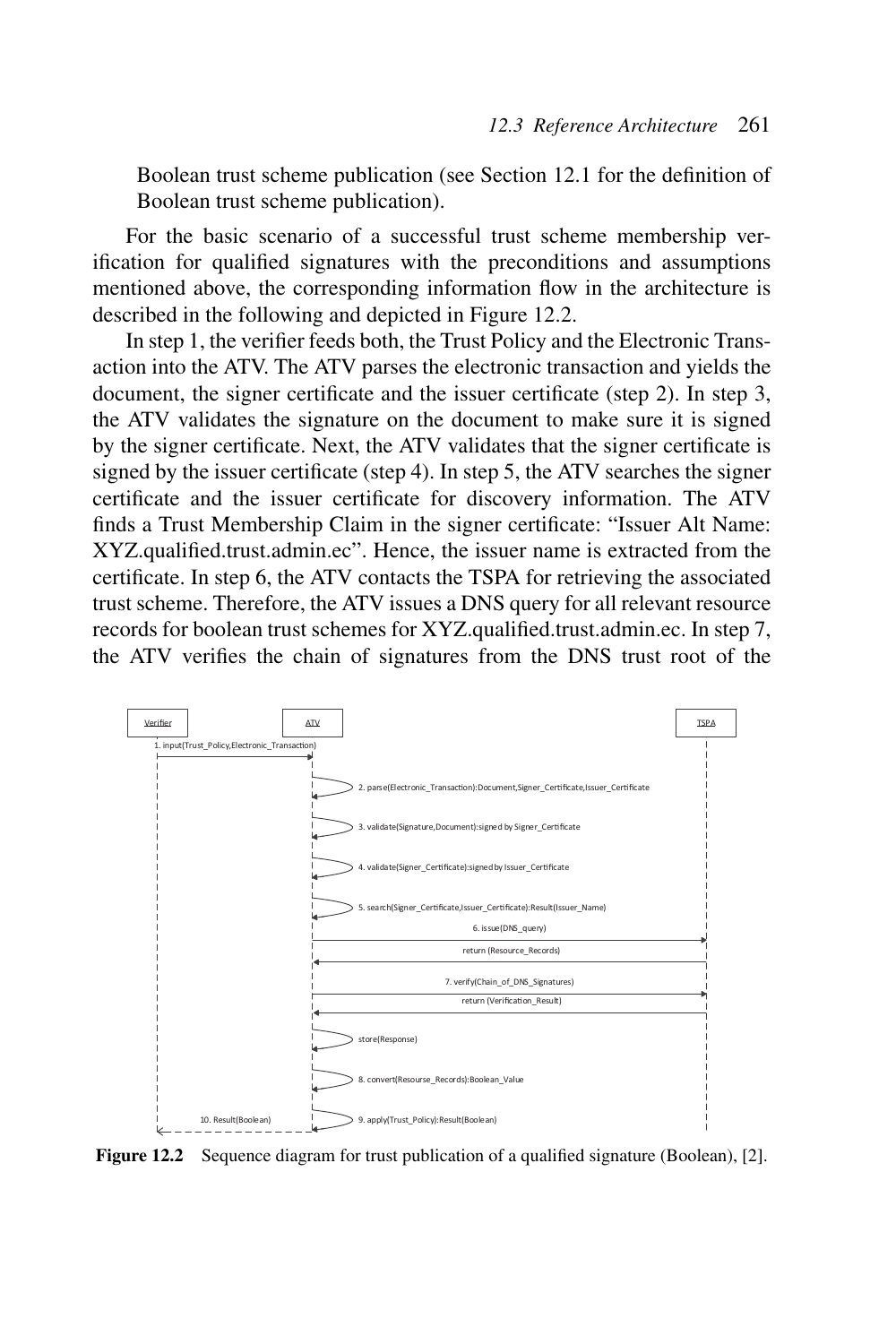DNS response using a validating resolver and stores the response as a "receipt" for future justification of its decision. Next, the ATV converts the resource records of the response into a boolean value (step 8). In the final step, the ATV looks at the trust policy and detects that the trust scheme, TrustScheme.signature.trust.ec.europa.eu is trusted (step 9). Hence, the overall result of applying the trust policy to the electronic transaction is trusted and sent back to the verifier (step 10).

The basic structure of the information flow for the other basic scenarios is similar. For qualified seals, qualified identities, or qualified timestamps it is mainly the domain name structure which differs. For trust translation, and trust delegation there are in addition some additional steps required using the Trust Translation Authority and the Delegation Publisher, respectively.

# **12.4 Trust Scheme Publication Authority**

Knowing which trust scheme the issuer of the signers' certificate complies to is critical, in order to be able to verify whether an electronic transaction complies with the users' trust policy. It shows which security controls, and security requirements are fulfilled by the certificate issuer and thus indicate the security quality of the certificate that is used, e.g. for signing a document. The Trust Scheme Publication Authority (TSPA) is therefore an important component of the LIGHTest reference architecture. It enables discovery and verification of trust scheme memberships. Trust scheme publications are always associated with lists that indicate the membership of an entity with the referred to trust scheme. The described setup, which involve a trust list and a trust list provider aligns well with existing trust list standards (e.g. ETSI TS 119 612 [12]).

## **12.4.1 Trust Schemes and Trust Scheme Publications**

A trust scheme itself can for example be constituted by requirements to information security processes, processes for issuance or revocation, requirements towards used technologies, or simply one single one-dimensional requirement, e.g. the geographical location of an entity. While some trust schemes, such as ETSLEN<sub>-319-401</sub> [13], just flatly lay out managerial requirements, trust schemes such as ISO/IEC 29115:2013 [14] further use different level of assurances to define which requirements must be met to comply with the trust scheme. In summary this all means, that a trust scheme can be published as a boolean trust scheme publication (e.g. [13]), and a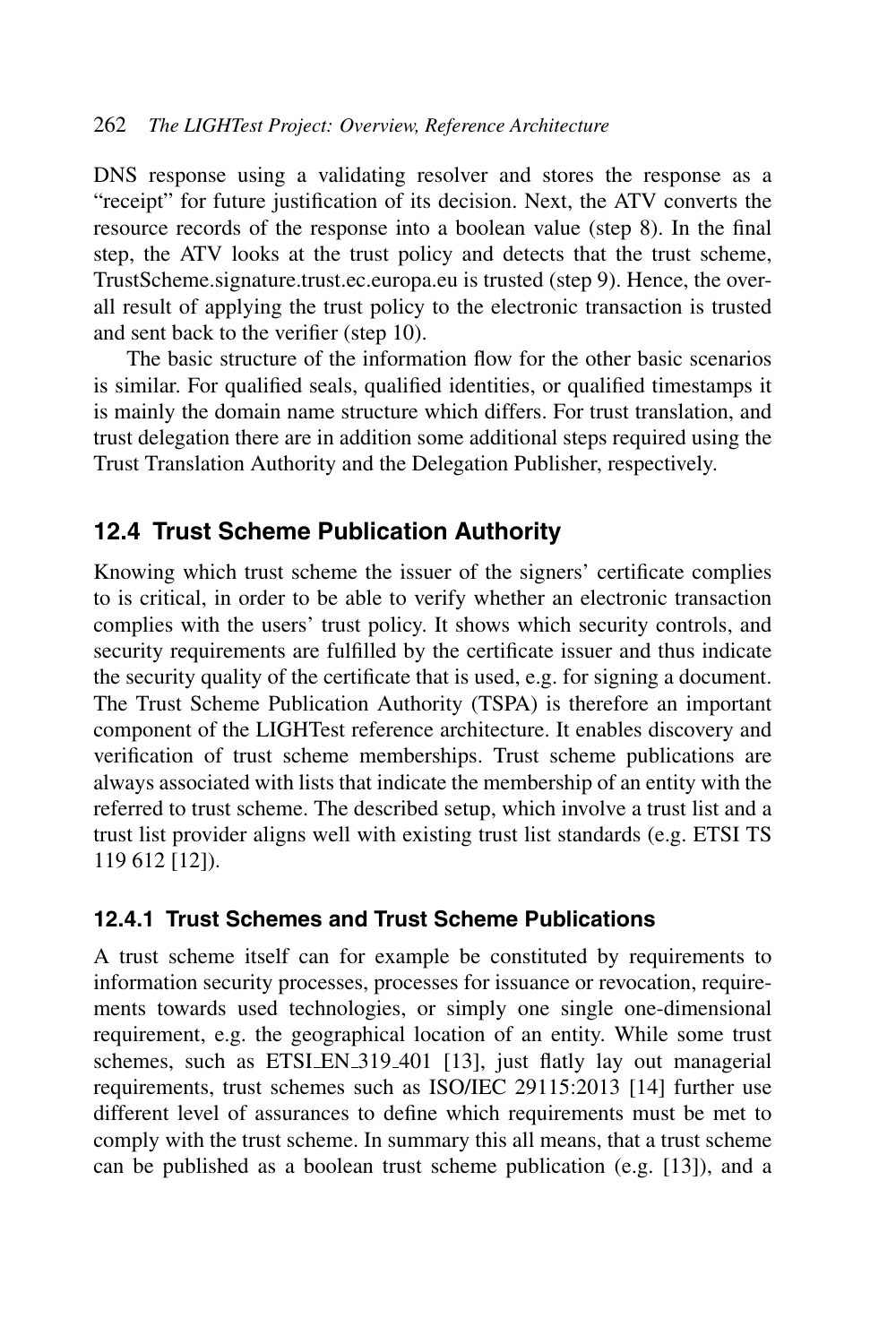| Type of             |                                                                  |                                                                  |
|---------------------|------------------------------------------------------------------|------------------------------------------------------------------|
| <b>Trust Scheme</b> |                                                                  |                                                                  |
| Publication         | Example                                                          | Verifiable Information                                           |
| <b>Boolean</b>      | ETSLEN_319_401                                                   | Compliance of an entity to a trust<br>scheme                     |
| Ordinal             | Lo <sub>A4</sub> .ISO <sub>29115</sub>                           | Compliance of an entity to an<br>ordinal value of a trust scheme |
| Tuple-Based         | {(authentication:2Factor),<br>(identityProofing:<br>$inPerson$ } | Requirements of a trust scheme.                                  |

**Table 12.1** Types of trust scheme publications in LIGHTest, [2]

ordinal trust scheme publication (e.g. [14]) (see Table 12.1). Boolean trust scheme publications indicate the entities that comply with the requirements of the trust scheme, and thus are a member of the trust scheme. Ordinal trust scheme publications indicate the entities that comply with the requirements of an ordinal aspect (e.g. a level of assurance) of the trust scheme.

Both, Boolean and ordinal trust scheme publications do not provide any information on the requirements of the trust scheme, or the ordinal value (e.g. Level of Assurance) of the trust scheme that is represented by the trust scheme publication. In order to fill this gap, tuple-based trust scheme publications provide the requirements of a trust scheme in the form of attributes and values.

For this purpose, the development and publication of a unified Data Model derived from existing trust schemes (e.g. eIDAS) is needed, where each requirement is explicitly represented by one tuple. With this a unified view on the requirements of trust schemes is provided, which can be used within the TSPA. The consolidation and development of this Data Model, which is based on nine existing trust schemes, is presented along with possible applications in the field of trust verification in [5]. The unified Data Model includes the three abstract concepts Credential, Identity, and Attributes and in total 98 concepts, which can be added to standard Trust Lists using ETSI TS 119612.

#### **12.4.2 Concept for Trust Scheme Publication Authority (TSPA)**

The concept of the TSPA in LIGHTest consists of two components. It uses an off-the-shelf DNS Name Server with DNSSEC extension, in order to enable discovery of the Trust Scheme Provider that operates a Trust Scheme. The Trust Scheme Provider constitutes the second component of the TSPA. It provides a signed Trust List which indicates that a certificate Issuer is trusted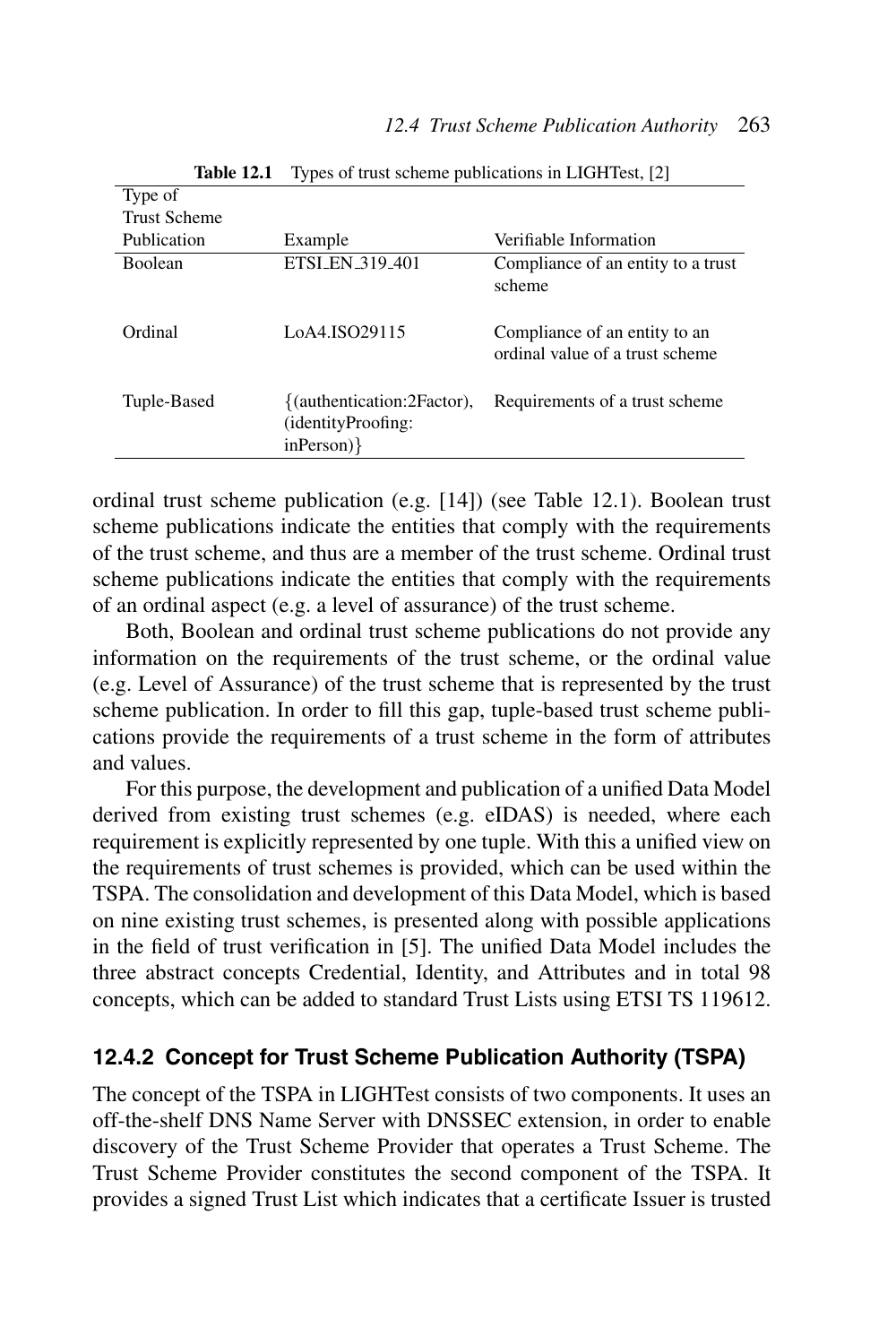under the scheme operated by the Trust Scheme Provider. It further provides the Tuple-Based representation of a Trust Scheme. As the DNS Name Server is only used to provide pointers to location of resources rather than storing the respective resources as DNS resource records directly, the TSPA is wellaligned with existing DNS practices. The use of pointers ensures the limited size of DNS messages, which is required for fast response times in the discovery process.

The use of the DNS Name Server system by LIGHTest enables easy and widespread adoption of the approach. We assume that the trust scheme of a certificate issuer is unknown, upon receiving an electronic transaction. The TSPA therefore provides the capability to discover a trust scheme membership claim for a certificate issuer, and verify this claim. The discovery of a trust scheme membership claim is done by using the domain name resolution capabilities of the DNS Name Server. Figure 12.3 provides an overview on the concept for trust scheme publishing in the TSPA. Since the TSPA is using the DNS Name Server mainly for pointing towards the Trust Scheme Provider and the tuple-based representation of a trust scheme, the concept is divided into the DNS records on the DNS Name Server (left side), and the data containers on the Trust Scheme Provider (right side).

The records on the DNS Name Server include a Data Container for the Issuer and for boolean and ordinal trust schemes. Data Containers for an Issuer are identified by an Issuer Name (indicated by <*IssuerName*>), and include the Name of the associated Trust Scheme. Data Containers for a Trust Scheme are identified by a SchemeName (indicated by <*SchemeName*>), in the boolean case, and an additional LevelName in the ordinal case (indicated by <*LevelName*>*.*<*SchemeName*>). A Trust Scheme data container includes the Trust Scheme Provider Domain Name (indicated by <*SchemeProviderName*>). The data containers for the Issuer, trust scheme name and ordinal level of a trust scheme include in addition certificate constraints, which enable to limit the certificates accepted for signing the trust list, using the SMIMEA DNS resource record. Hence, in the LIGHTest ecosystem, the SMIMEA resource record is used to verify if the certificate used for signing the trust list is valid. These records on the DNS Name Server have been developed in a consolidated approach to publishing trust-related information in general in the DNS within in LIGHTest project.

For the publication of tuple-based trust schemes, the tuples are published either in the signed trust list itself or listed in an extra document with a pointer from the signed trust list to this document. For both cases, there is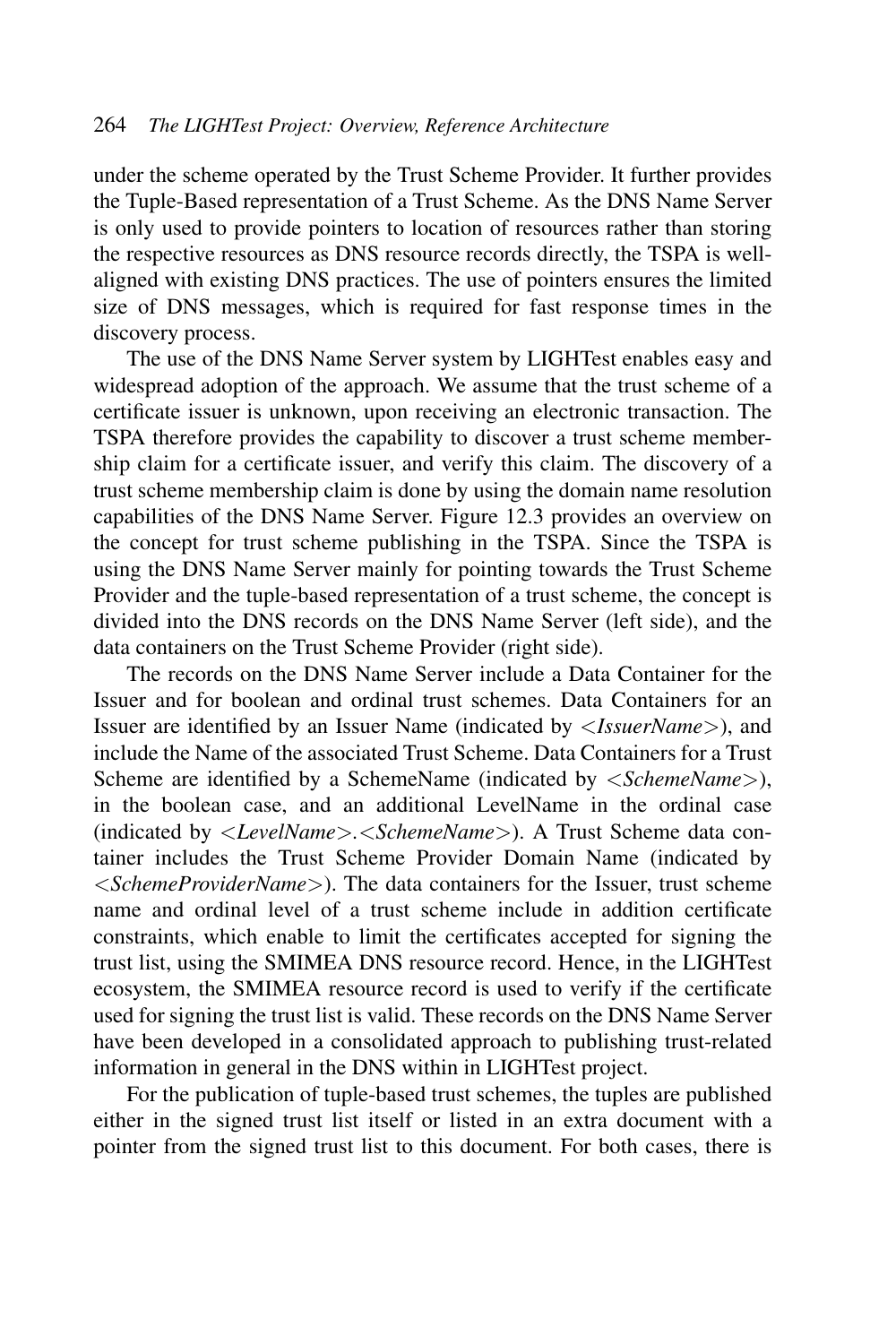

**Figure 12.3** Representation of trust scheme publications in the TSPA, [5].

no additional DNS entry for the tuple-based trust schemes required. It uses the same as for the Trust Scheme Provider.

#### **12.4.3 DNS-based Trust Scheme Publication and Discovery**

The processes of Trust Scheme publication and discovery of trust lists using DNS is described in detail in [4]. To enable the automatic verification process of an electronic transaction using the ATV, it is required that the verifier knows where the trust scheme is saved at, and it would be more desirable if a CA can publish its membership claim. In order to be found in the DNS, each trust service and trust scheme taking part in LIGHTest picks a domain name as its identifier and announces this name in its associated certificates.

To update nameservers, the following two components were introduced: TSPA (concept of TSPA is introduced in Section 12.1) and ZoneManager.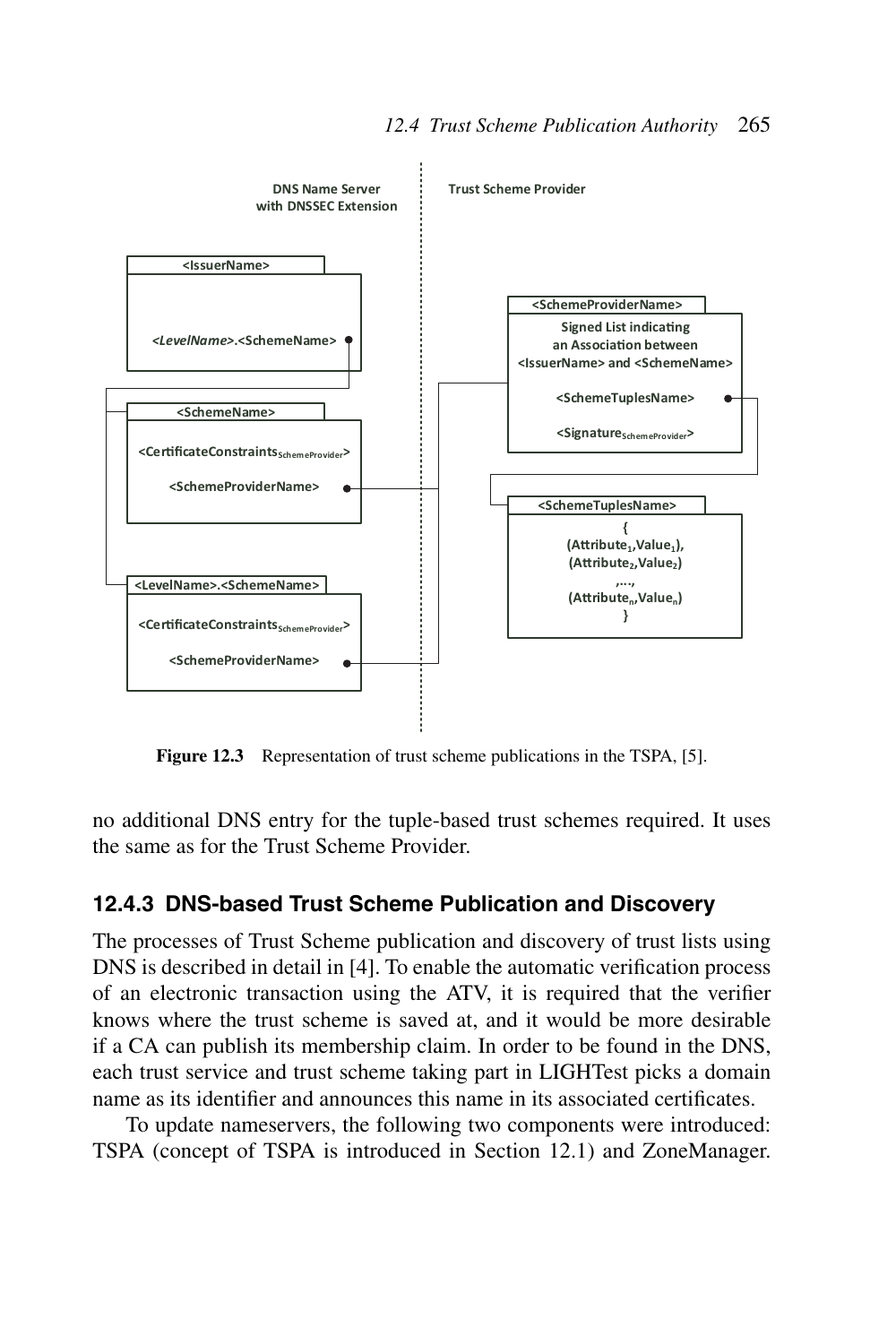The TSPA component itself acts as the endpoint for operators, which can be clients publishing trust schemes. It receives all relevant data via an HTTPS API to create the trust scheme. It can process links to existing trust schemes (e.g. eIDAS) as well as full trust scheme data. In the first case, the TSPA component creates the DNS entries together with the ZoneManager. In the second case, the TSPA component stores the trust scheme data locally and creates the DNS entries together with the ZoneManager. The second component, the ZoneManager, acts as the endpoint on the nameserver and modifies the zone data directly. It also ensures any zone data is properly signed using an existing DNSSEC setup. The ZoneManager's interface is only called from the TSPA component, and must never be called from the operator directly. Both components implement a RESTful API that is used by clients to publish the trust scheme information.

# **12.5 Trust Policy**

As introduced in the Reference Architecture in Section 12.1, a verifier can validate a received electronic transaction based on her individual trust policy and queries to the LIGHTest reference trust infrastructure. To do so, the verifier has to provide the electronic transaction as well as an individual trust policy, which contains the formal instructions for the validation of trustworthiness for a given type of electronic transaction as input. The newly, in LIGHTest developed Policy Authoring and Visualization Tools facilitate and support also non-technical users to define their trust policies.

A Trust Policy is a recipe, expressed in a Trust Policy Language, that takes an Electronic Transaction and potentially multiple Trust Schemes, Trust Translation Schemes and Delegation Schemes as input and creates a single Boolean value (trusted [y/n]) and optionally an explanation (e.g., why not trusted) as output. For this purpose, a trust policy language is required, which is a formal language with well-defined semantics that is based on a mathematical formalism and is used to express the recipe of a trust policy. For the trust policy language in LIGHTest (LIGHTest TPL) the logic programming language Prolog that is based on Horn clauses only is used.

To facilitate the usage of LIGHTest TPL, [6] developed the Graphical Trust Policy Language (GTPL), which is an easy-to-use interface for the trust policy language TPL proposed by the LIGHTest project. GTPL uses a simple graphical representation where the central graphical metaphor is to consider the input like certificates or documents as forms and the policy author describes "what to look for" in these forms by putting constrains on the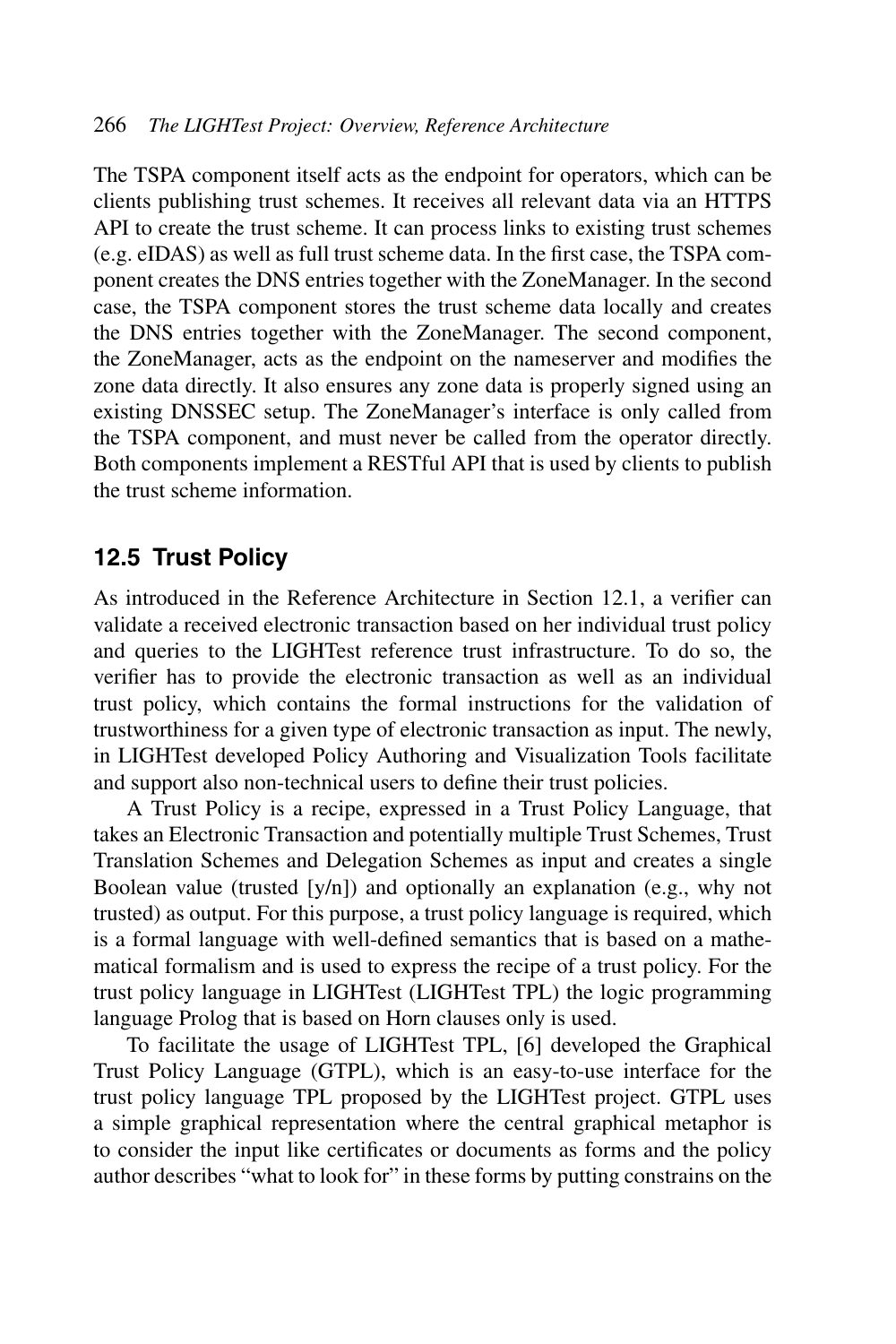form's fields. GTPL closes the gap between languages on a logical-technical level such as TPL that require some expertise to use, and very basic interfaces like the LIGHTest Graphical-Layer that allow only a selection from a set of very basic patterns.

Furthermore, it is main goal of the project to develop and evaluate a trust policy authoring tool, considering especially novice users. As most contributions on usable policy authoring and IT-security only focus on the design phase of a tool and on stating guidelines how to make these tools and systems more user friendly. But there is a need for also evaluating tools, not only regarding usability but also user experience. For this purpose, a low- and a high-fidelity prototype were developed to evaluate the design (for further details see [7]). With the low-fidelity prototype a usability evaluation during the beginning of the design phase was conducted. After a design iteration a user experience evaluation with the high-fidelity prototype was conducted and the lessons learned derived from the results are considered.

# **12.6 Discussion and Outlook**

The LIGHTest reference architecture and trust scheme publication authority (TSPA) support the implementation of the eIDAS Regulation ([8]). It enables the integration of existing trust lists using the global DNS infrastructure. Furthermore, it even expands eIDAS towards a global market and multi-users from the public and private sector. For the demonstration of the functionality of the LIGHTest infrastructure, two real world pilots are conducted within LIGHTest: In the first one, LIGHTest is integrated in the existing cloud based platform for trusted communication, the e-Correos platform. In the second one, LIGHTest is integrated in an existing e-Invoicing infrastructure and application scenario, OpenPePPOL.

Furthermore, key components of the LIGHTest infrastructure can be used for validation and authentication of data in sensor networks in IoT, e.g. for predictive maintenance use cases. This is demonstrated in a small sensor network of an organization using a Raspberry pi Cluster (see [15]).

LIGHTest supports UNHCR to explore ways to digitalize their documentation processes e.g. for the DAFI program. As the UNHCR deals with many sensitive documents and information, it is vital to be able to trust and verify the source of the documents after it is digitalized. This is especially important as it adds a higher level of security for such sensitive data and information. By digitalizing the documents using a Trust Scheme, it adds a level of security that not only optimizes the use of the digital documents, but also helps keep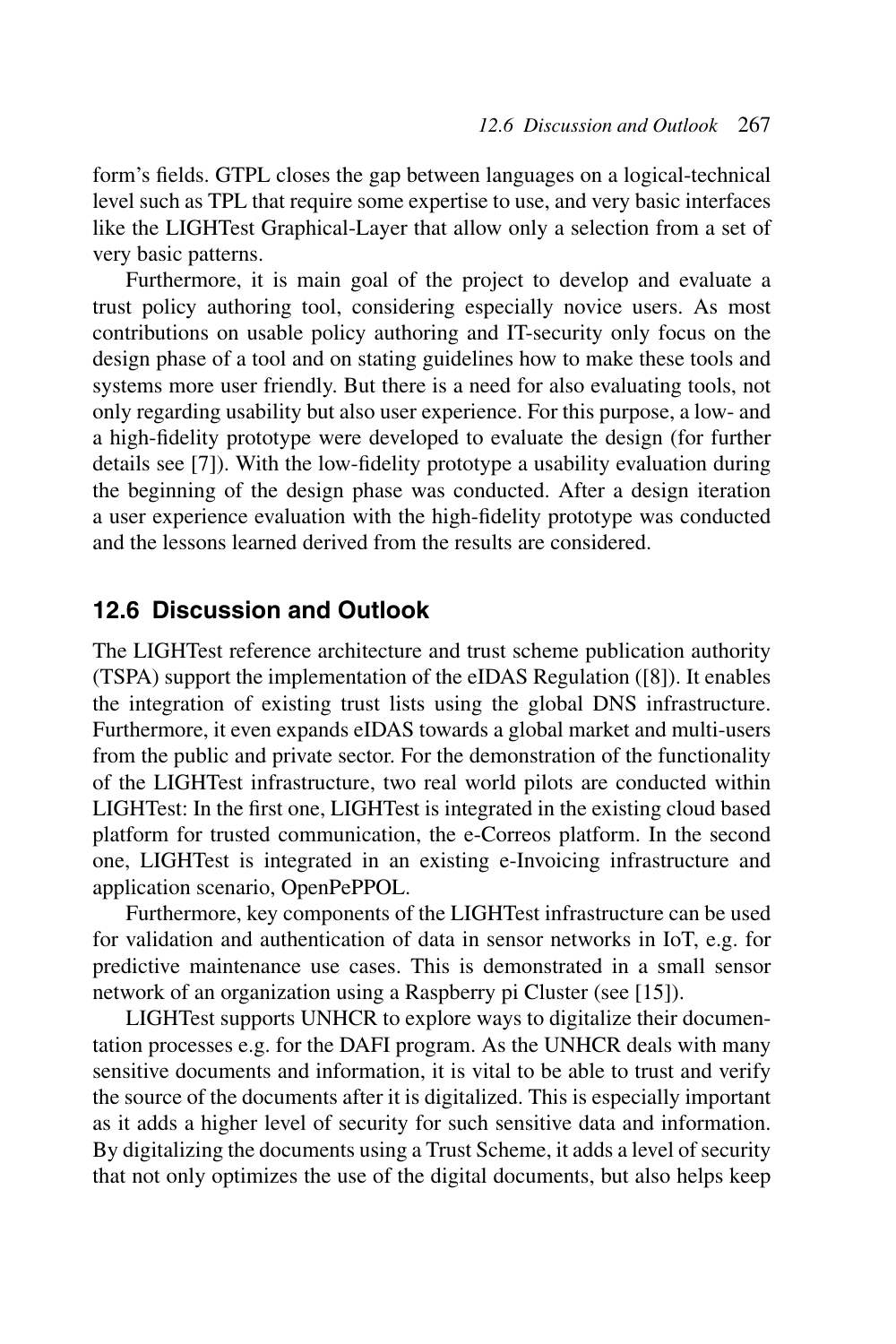them secure. With that, after a trust scheme is made the digital documents created in the Trust Scheme can be verified and translated for both internal (with other UNHCR locations and Partners) or external (when the documents are being verified by other organizations that trust documents that are given to them by the UNHCR) purposes.

# **12.7 Summary**

There is a high need for assistance from authorities to certify trustworthy electronic identities due to the worldwide increasing amount of electronic transactions. Within the EU-funded LIGHTest project, a global trust infrastructure based on DNS is built, where arbitrary authorities can publish their trust information. In this paper, a high level description of the LIGHTest reference architecture, its components and its application fields are presented. In addition, the Trust Scheme Publication Authority and the Trust Policy are described in more detail.

The reference architecture and the concept for Trust Scheme Publication Authority fulfil the main general principles and goals, which are required to develop a globally scalable trust infrastructure. Furthermore, it is well aligned with existing standards (e.g. ETSI TS 119 612) and fulfil the requirements using DNS name servers to build a global trust infrastructure.

In addition to the LIGHTest pilots for e-Correos and Open-PePPOL, there are a multitude of use cases, e.g. for sensor validation in the field of IoT or for international organizations (e.g. UNHCR).

## **Acknowledgements**

This research is supported financially by the LIGHTest (Lightweight Infrastructure for Global Heterogeneous Trust Management in support of an open Ecosystem of Stakeholders and Trust schemes) project, which is partially funded by the European Union's Horizon 2020 research and innovation programme under G.A. No. 700321. We acknowledge the work and contributions of the LIGHTest project partners.

# **References**

[1] Bruegger, B. P.; Lipp, P.: LIGHTest – A Lightweight Infrastructure for Global Heterogeneous Trust Management. In: Hühnlein D. et al.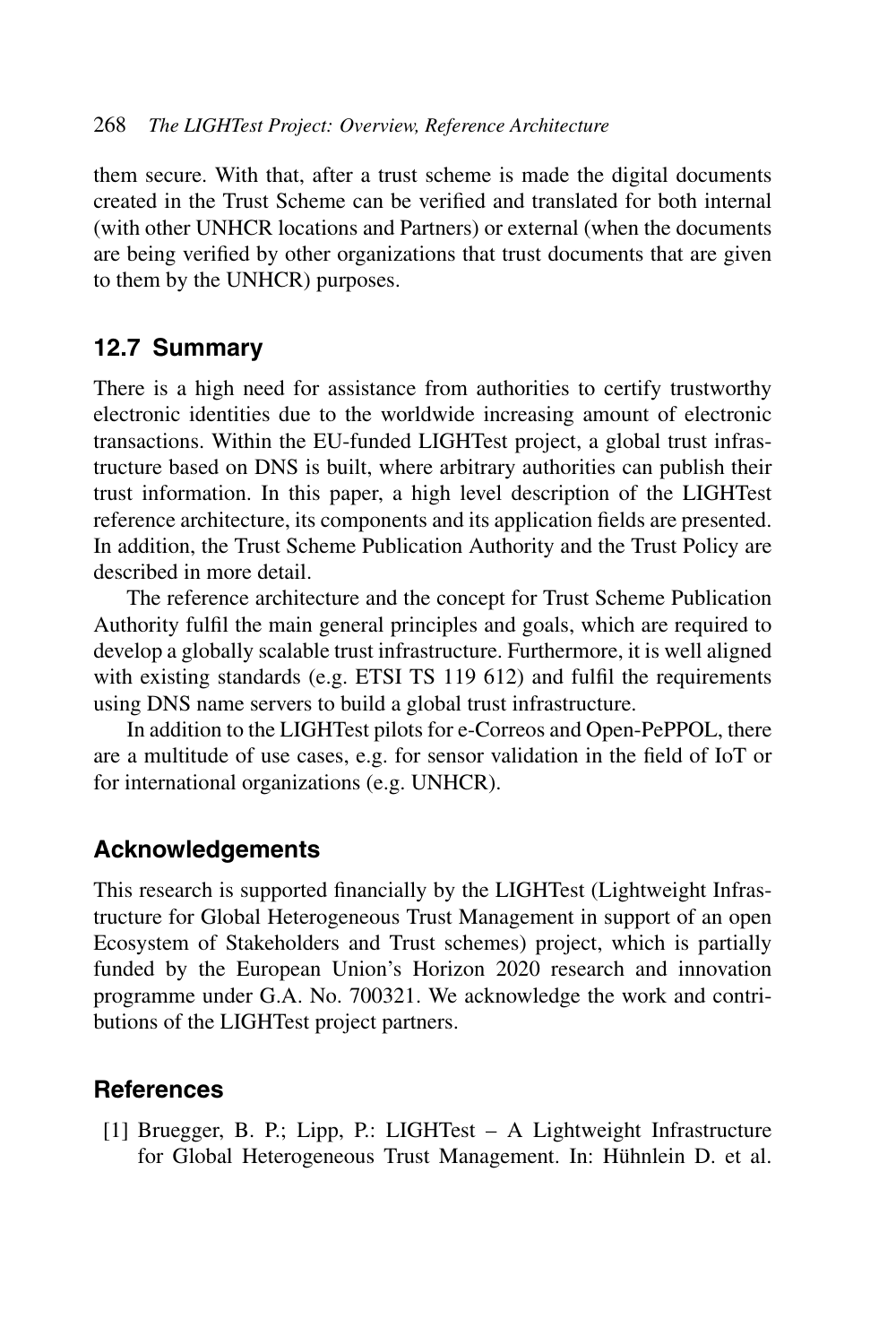(Hgeds.): Open Identity Summit 2016, Rome: GI-Edition, Lecture Notes in Informatics. S. 15—26.

- [2] Wagner, S.; Kurowski, S.; Laufs, U.; Roßnagel, H.: A Mechanism for Discovery and Verification of Trust Scheme Memberships: The Lightest Reference Architecture. In (Fritsch, L.; Roßnagel, H.; Hühnlein, D., eds.): Open Identity Summit 2017. Gesellschaft für Informatik, Bonn, 2017.
- [3] Wagner, G.; Omolola, O.; More, S.: Harmonizing Delegation Data Formats. In (Fritsch, L.; Roßnagel, H.; Hühnlein, D., eds.): Open Identity Summit 2017. Gesellschaft für Informatik, Bonn, 2017.
- [4] Wagner, G.; Wagner, S.; More, S.; Hoffmann, H.: DNS-based Trust Scheme Publication and Discovery. In (Roßnagel, H.; Wagner, S.; Hühnlein, D., eds.): Accepted for Open Identity Summit 2019. Gesellschaft für Informatik, Bonn, 2019.
- [5] Wagner, S.; Kurowski, S.; Roßnagel, H.: Unified Data Model for Tuple-Based Trust Scheme Publication. In (Roßnagel, H.; Wagner, S.; Hühnlein, D., eds.): Accepted for Open Identity Summit 2019. Gesellschaft für Informatik, Bonn, 2019.
- [6] Mödersheim, S.; Ni, B.: GTPL: A Graphical Trust Policy Language. In (Roßnagel, H.; Wagner, S.; Hühnlein, D., eds.): Accepted for Open Identity Summit 2019. Gesellschaft für Informatik, Bonn, 2019.
- [7] Weinhardt, S.; St. Pierre, D.: Lessons learned Conducting a User Experience evaluation of a Trust Policy Authoring Tool. In (Roßnagel, H.; Wagner, S.; Hühnlein, D., eds.): Accepted for Open Identity Summit 2019. Gesellschaft für Informatik, Bonn, 2019.
- [8] European Parliament, 'Regulation (EU) No 910/2014 of the European Parliament and of the Council of 23 July 2014 on electronic identification and trust services for electronic transactions in the internal market and repealing Directive 1999/93/EC', European Parliament, Brussels, Belgium, Regulation 910/2014, 2014.
- [9] Hoffman, P.; Schlyter J.: The DNS-Based Authentication of Named Entities (DANE) Transport Layer Security (TLS) Protocol: TLSA, RFC 6698, DOI 0.17487/RFC6698, 2012, http://www.rfc-editor.org/info/ rfc6698
- [10] Gudmundsson, O.: Adding Acronyms to Simplify Conversations about DNS-Based Authentication of Named Entities (DANE), RFC 7218, DOI 10.17487/RFC7218, 2014, http://www.rfc-editor.org/info/rfc7218
- [11] Hoffman, P.; Schlyter, J.: Using Secure DNS to Associate Certificates with Domain Names for S/MIME, RFC 8162, RFC Editor, May 2017.